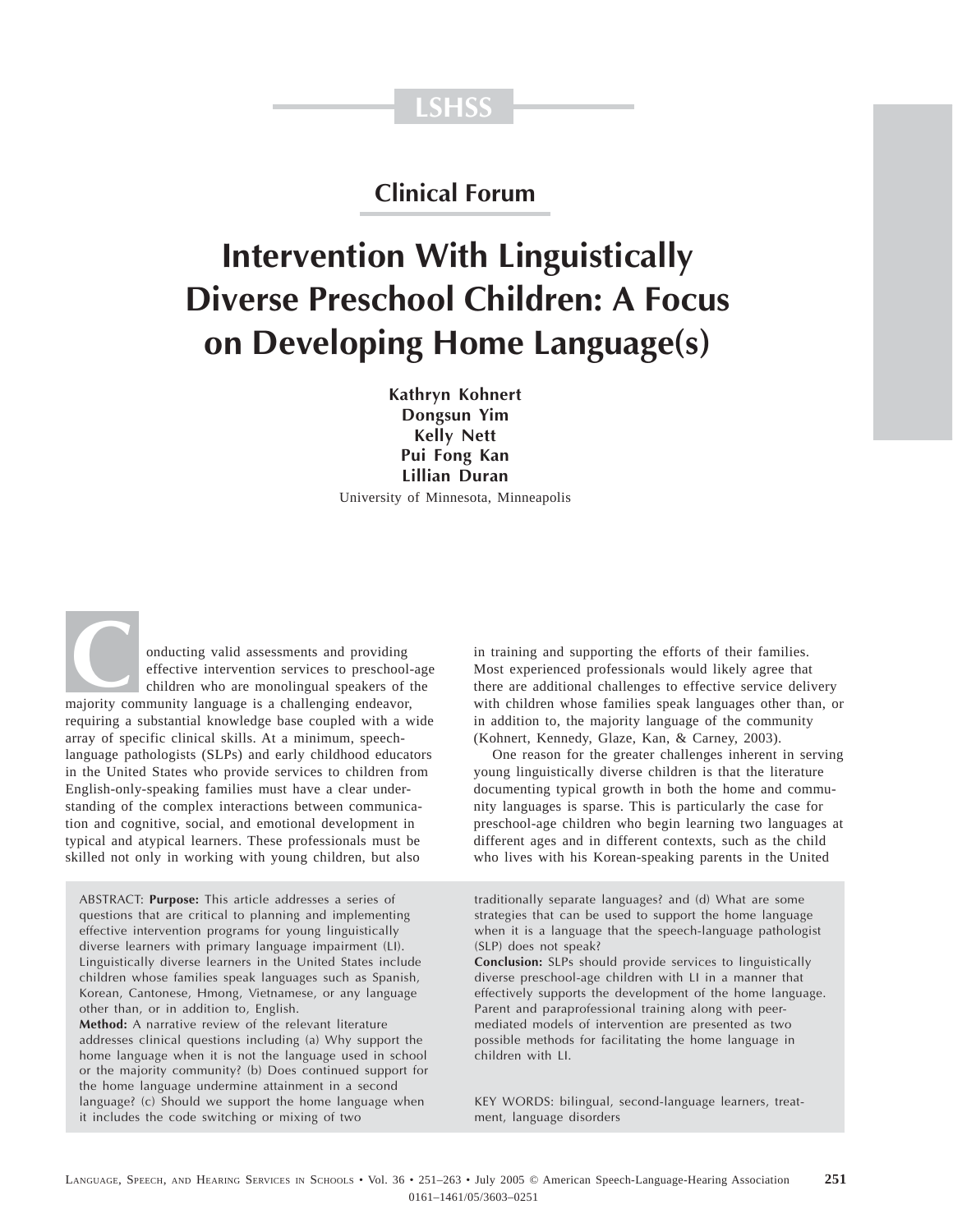States, then begins attending an English-only preschool program at 3 years of age. Without a clear understanding of the growth patterns and rates of language in young, typically developing (TD) children learning two languages, implementing intervention programs to serve linguistically diverse children with suspected delays in communication is a daunting task. A second and related reason for the greater challenges in providing appropriate services to young linguistically diverse learners is that there are few resources available that directly guide clinical decision making with this population, specifically as it relates to planning and implementing intervention programs. This article directly addresses this need. The general goal of the article is to provide SLPs with information that will assist them in making decisions relevant to intervention with young linguistically diverse learners. The perspective presented here is that systematic support for the home language(s) of young children with language impairment (LI) is critical to the long-term success of language intervention. We first motivate this perspective and then discuss parent training and peer-mediated intervention strategies that may be useful in facilitating gains in the home language(s) of linguisticminority preschool-age children.

The children of interest here are between 2 and 5 years of age and live in homes in which the primary language differs from the language of the larger community and educational settings. Linguistically diverse learners in the United States include children from monolingual families who speak Spanish, Korean, Cantonese, Urdu, Somali, Hmong, Vietnamese, or any language other than English in the home. Linguistically diverse learners, as defined here, also include simultaneous bilingual children in the United States whose families alternate between two languages (such as Spanish and English). Although much of the following discussion is relevant for children with communication delays of varying types, we focus on clinical decision making for those 2- to 5-year-olds with a primary or "specific" LI.

LI is defined here as a delay in expressive and/or receptive language, despite sensory, motor, social, cognitive, and neurological development within the expected range (Leonard, 1998). Delays in language are determined based on comparisons to age peers with similar language and cultural experiences. The most salient symptoms of LI change as a function of the developing child, shifting environmental demands, and specific characteristics of the language(s) to be learned. For example, 2- and 3-year-olds who are at risk for LI may have low vocabulary skills and be classified as "late talkers." Between the ages of 3 and 5, English-speaking children with LI typically show marked deficits in the attainment of morphological inflections, relative to their unaffected peers. Deficits in the area of inflectional morphology are less evident in preschool children with LI whose first language is highly inflected, such as Italian or Hebrew (Dromi, Leonard, & Shteiman, 1993; Leonard, Bortolini, Caselli, McGregor, & Sabbadini, 1992). As children move into the school years, LI may manifest as reduced skills in literacy and discourse (see reviews in Leonard, 1998; Thal & Katich, 1996; and Windsor & Kohnert, 2004). LI, first- and second-language

acquisition, and simultaneous bilingualism are considered here within a broad cognitive–functionalist theoretical framework. From this perspective, the critical language "universals" are social, cognitive, and physiological in nature. For example, social universals include the functions that are needed, in all languages and cultures, for communication—such as the need to refer to items, people, or events or to predicate things about those entities (Tomasello, 2003). All TD children have the same set of cognitive and sensory processing tools for achieving these communicative goals. In contrast, children with LI are hypothesized to have some subtle inefficiency in the general cognitive processing mechanisms that challenge the efficient acquisition and use of the specific language codes present in their environments (Kohnert & Windsor, 2004).

Our perspective on structuring language intervention for preschool children with LI is consistent with general cognitive–functional theoretical approaches. In our recommendation for intervention with linguistically diverse preschool children, we emphasize the cumulative and continuous importance of language input and interactions within meaningful social contexts (Buteau & Kohnert, 2000; Tannock & Girolametto, 1992). The quality, as well as quantity, of positive, reciprocal language-based interactions is important because the child's success in processing this input leads to the acquisition of forms that are unique to each linguistic code (cf. Cummins, 1979). We also consider the common social and cognitive underpinnings of communication to be important in structuring intervention that will support the learning and use of more than one language by young children (Kohnert & Derr, 2004).

The following sections address a series of clinical questions that are critical to planning and implementing effective intervention with linguistically diverse preschool children with LI.

# **WHY SUPPORT THE HOME LANGUAGE WHEN IT IS NOT THE LANGUAGE USED BY THE EDUCATIONAL SYSTEM OR BY THE MAJORITY COMMUNITY?**

The most obvious clinical decision to be made in planning intervention with young linguistically diverse learners is which language(s) should be supported through intervention? This is not a clinical decision that applies to children from monolingual families that share the dominant language of the community, yet it is the most basic clinical decision to be made with linguistically diverse learners. For more than a decade, experts in early childhood education have recognized the importance of accepting and valuing the home culture and language of TD children attending preschool educational programs in the majority language (Barrera 1993; NAEYC, 1995; Tabors, 1997; van Tuijl, Leseman, & Rispens, 2001). Bilingual specialists have also advocated intervention in the home language for linguistically diverse children with speech or language impairments (e.g., Beaumont, 1992; Genesee, Paradis, & Crago, 2004; Gutierrez-Clellen, 1999; Kohnert & Derr, 2004; Kohnert &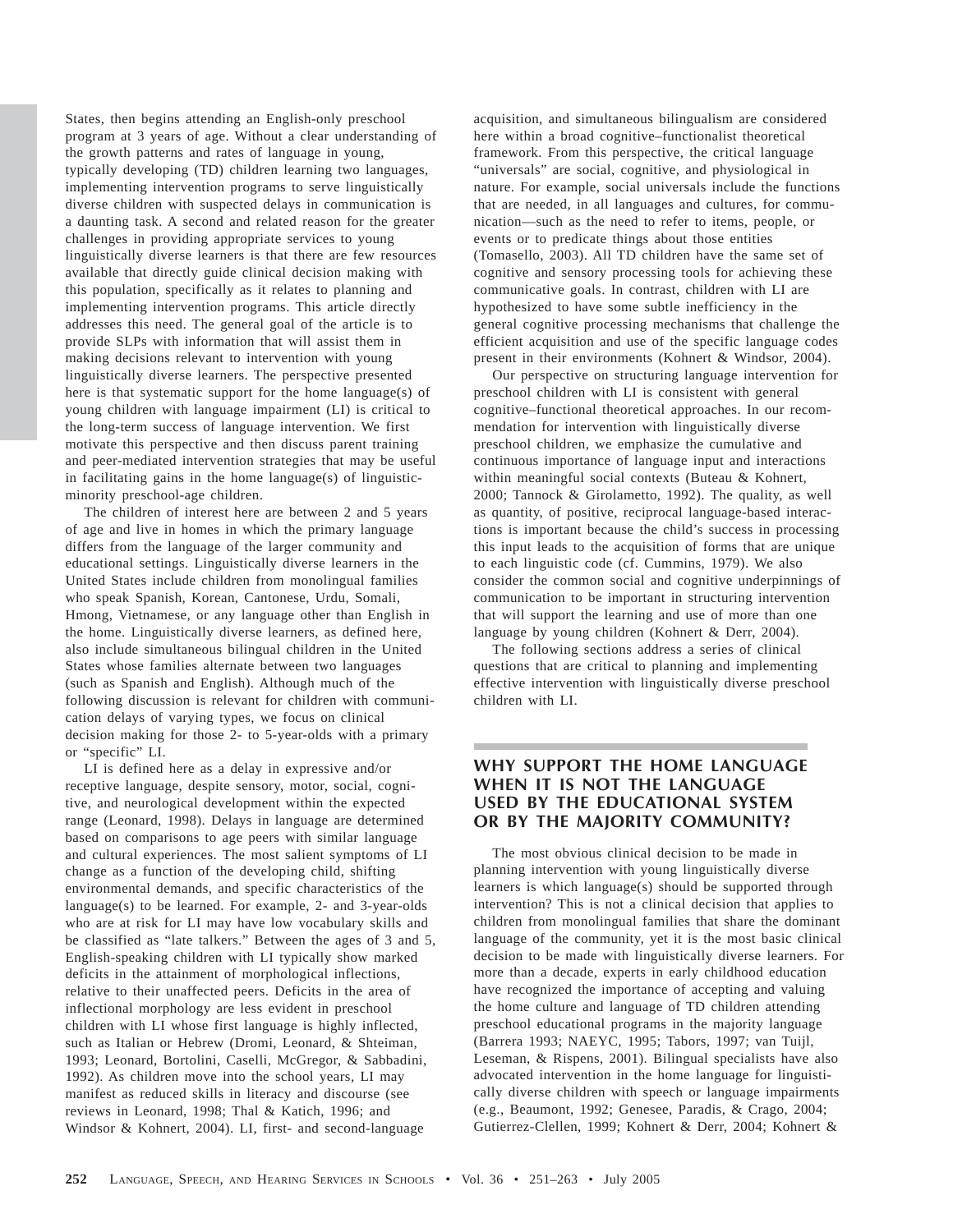Stoeckel, 2003; McCardle, Kim, Grube, & Randall, 1995; Perozzi & Sanchez, 1992; Thordardottir, Ellis Weismer, & Smith, 1997). Consistent with these views, our perspective is that it is incumbent for SLPs and early childhood educators to go beyond simply encouraging continued use of the home language by families of young children with LI. A fundamental objective of intervention programs with preschool-age children with LI should be to facilitate skills in their home language. This position to systematically promote the home language in young learners is motivated by factors related to social, emotional, and cognitive development within the cultural context of the family.

The development of social, emotional, cognitive, and communication skills is interdependent in young children. These interdependent skills develop within a cultural context, and the primary cultural environment for young children is the immediate and extended family (e.g., Moore & Perez-Mendez, 2003; NAEYC, 1995; Robinson-Zañartu, 1996; van Kleeck, 1994). Language is the major vehicle for communicating the family's values and expectations, expressing care and concern, providing structure and discipline, and interpreting world experiences. Therefore, it seems absolutely necessary that children with LI and their primary care providers share a common language—a language that is developed to the greatest degree possible so that it can be used to express all of the complexities inherent in parent–child relationships across the lifespan.

For TD learners, failure to develop and maintain the language used in the home and by extended family members may result in, among other things, loss of cultural identity and reduced contact with family members, including primary care providers (e.g., Anderson, 2004; McCardle et al., 1995; Wong-Fillmore, 1991). Furthermore, young children who have not had sufficient opportunities to develop cognitive skills in their first language before learning a second language are at greater risk for academic delays than their peers who have had opportunities to develop and use their first language (Cummins, 1984). Social scientists in the United States have found that TD second-generation children of immigrant parents have significant social–emotional and educational advantages when they have learned the language spoken by their parents in addition to English (Feliciano, 2001; Hurtado & Vega, 2004; Portes & Hao, 2002). For example, Portes and Hao found that bilinguals reported higher self-esteem, better relations with their family members, and greater academic aspirations as compared to their cultural peers who were fluent, albeit monolingual, speakers of English. It is likely that these same social–emotional advantages linked to the establishment of the home language would also be true for children with LI.

The learning or retention of a first language depends on several interrelated factors, including opportunities to learn and use the language, the child's motivation for speaking the language, and the relative degree of prestige associated with this language in both the immediate cultural community and the majority community (Genesee et al., 2004; McLaughlin, 1984). Unfortunately, proficiency in the home language, together with its social, emotional, and cultural links, is at risk for many young language-minority children. This is particularly true when the language spoken in the home is not widely used in the educational or broader community settings. Older children and adults who have achieved a fairly sophisticated and "asymptote" level of skill in a first language are generally not at risk for a regression or loss of native language skills as a result of intense experience with a second language. This is not true, however, for young children under the age of 5 who are still in the most dynamic stages of language acquisition. That is, for young TD second-language learners, skills in the first language are vulnerable either to backsliding or to incomplete acquisition in the absence of systematic support (e.g., Kan & Kohnert, 2005; Leseman, 2000; Montrul, 2002; Schaerlaekens, Zink, & Verheyden, 1995; Wong-Fillmore, 1991).

Only a few studies have directly measured skills in both the first language and second language of linguistically diverse children between 2 and 5 years old. Leseman (2000) investigated vocabulary development in Turkish and Dutch of second- and third-generation immigrant children from low-income families in the Netherlands. The primary home language was Turkish, and children attended a Dutch preschool program beginning at age 3;0 (years;months). Both receptive and expressive vocabulary measures revealed significant and positive growth in Dutch. In contrast, performance in Turkish, the home language, did not change and, over time, lagged behind that of monolingual Turkish peers who did not attend preschool. Schaerlaekens and colleagues (1995) investigated vocabulary skills in 3- to 5 year-olds who spoke French as their first language and attended a Dutch preschool in Belgium. In this case, both languages had high social status and families represented the range of income levels. Nonetheless, results were similar in that skills in the home language declined alongside robust growth in Dutch, the language used exclusively in the early childhood instructional program.

In the United States, Kan and Kohnert (2005) found evidence of a plateau or stabilization of lexical development in the home language of Hmong children attending a bilingual (Hmong–English) preschool program. In contrast to the lack of growth in Hmong vocabulary across age, there were significant gains in English vocabulary. Although the 3- to 5-year-olds in this study attended a bilingual preschool program, Kan and Kohnert observed significant differences in the ways in which Hmong and English were used in the classroom setting. Specifically, English was the primary language during instruction and enrichment activities; Hmong was used for managing the general flow of the classroom, including transitioning children between activities. In other studies in which both minority and majority languages were systematically supported in the instructional setting, TD children demonstrated marked gains in both home (Spanish) and community (English) languages (Rodríguez, Díaz, Duran, & Espinosa, 1995; Winsler, Díaz, Espinosa, & Rodríguez, 1999). Winsler and colleagues found that gains in Spanish as well as English were greater for those children who attended the bilingual preschool program as compared to age/cultural peers who did not attend the bilingual early educational program.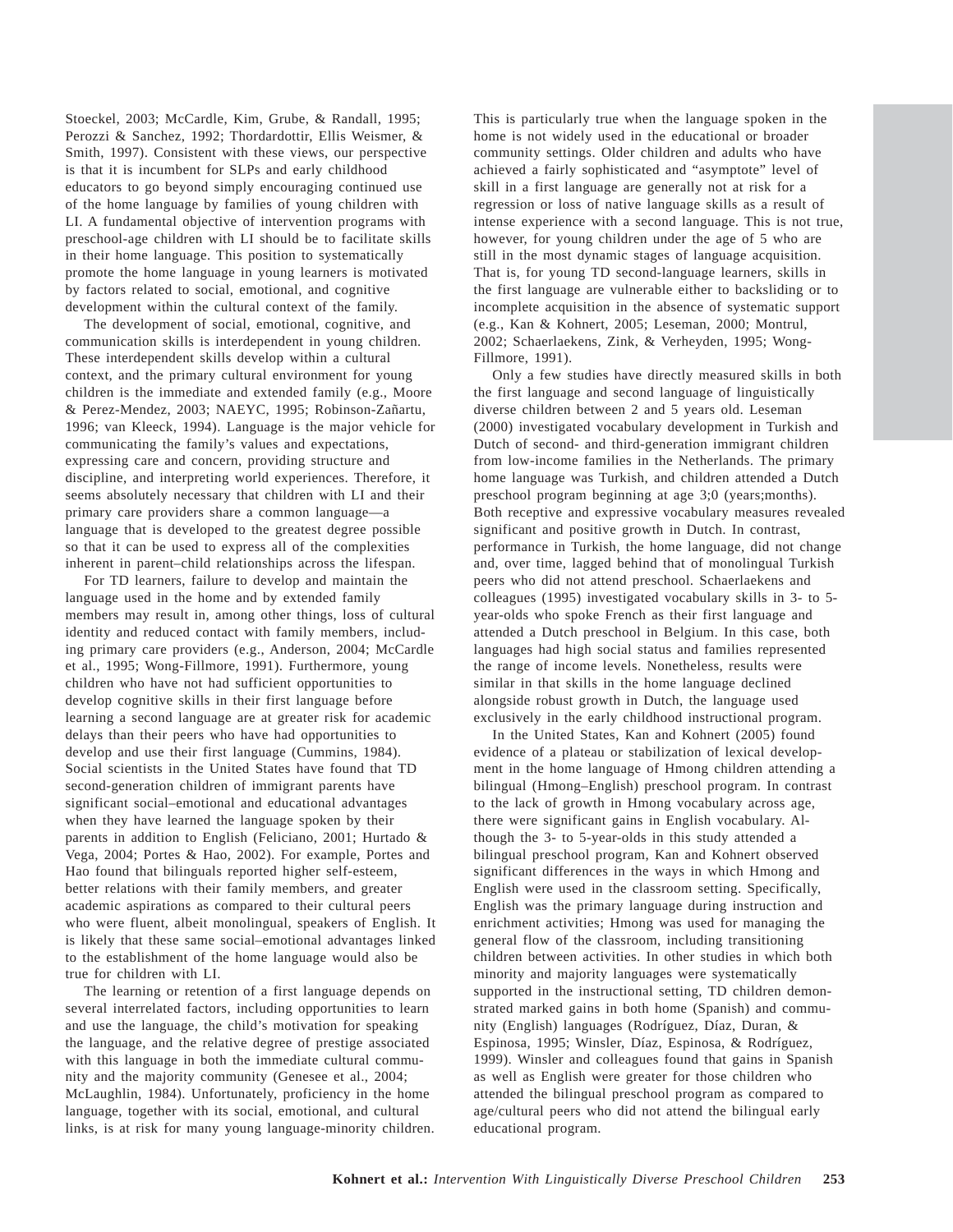Results from these combined studies with young TD learners indicate that the ability to maintain and develop skills in a minority home language corresponds to the level of systematic support and enrichment provided in this language. When enrichment activities designed to support the home language are not available, TD language-minority children are much less likely to develop or maintain the language spoken by their parents and other close family members, thereby placing additional burdens on the social, emotional, and academic development of these children.

Young children with LI may be even more vulnerable to home language regression, or to incomplete acquisition, than their TD peers. By definition, children with LI are slower to learn language and, therefore, have lower levels of language skill than their age peers with similar cultural and linguistic experiences. For language-minority children with LI, this slower pace of language learning, combined with a lower starting point when the majority language is introduced, means that children with LI will require more, not less, input in the home language than their TD peers to develop the first language (Restrepo, 2003; Restrepo & Kruth, 2000). For this reason, it is crucial that SLPs and early childhood educators go beyond simply encouraging continued use of the home language by families of young children with LI to actively promote its development. Facilitating, rather than just maintaining, skills in the home language should be a fundamental objective of intervention programs with preschool-age children with LI. The next section considers whether this support for a minority home language jeopardizes the potential for learning the majority language of the educational system and broader community.

## **DOES SUPPORTING THE HOME LANGUAGE MEAN SACRIFICING THE MAJORITY LANGUAGE?**

Given the previous discussion, it seems of fundamental importance to support home language development in young linguistically diverse children with LI. The development of social, emotional, cognitive, and communication skills is interdependent in young children: They are learned within the cultural context of the family, with language as its primary vehicle. However, it is also without question that a goal for all children—TD or with LI—is to become proficient speakers of the majority language. In the United States, proficiency in English is necessary for long-term academic and vocational success. It is, therefore, important to consider whether emphasizing the home language, despite its fundamental role in the social and emotional well-being of the child, will have negative consequences for the child's learning of the majority language.

With TD language-minority children in the United States, evidence suggests that intense support for the home language during the preschool years may help, rather than hurt, long-term attainment in English. Campos (1995) reported results from a longitudinal study in the Carpentería School District in California. The intent of this study was to compare academic attainment by children in a

Spanish-only preschool group to performance by three other groups of children: (a) Spanish-speaking children who attended English-focused community preschool programs, (b) English-speaking children who attended an entitlement preschool program (for children from low socioeconomic status [SES] backgrounds), and (c) English-only-speaking children who did not participate in an entitlement program because they were primarily middle class. Children were followed from kindergarten to junior high school. Performance between groups was compared on a variety of measures including standardized assessments, school report cards, attendance, and grade retention. Results showed that the English-only-speaking non-entitlement (middle-class) group significantly outperformed all other groups. This finding indicates the strong effects of SES on school achievement regardless of the language or cultural backgrounds of the students. However, the Carpentería Spanishonly preschool students showed significantly higher scores on standardized achievement tests at kindergarten entrance than both the English-only-speaking entitlement group and the language-minority preschoolers who attended other English-only community programs. These differences were maintained over time. In fifth grade, 80% of the Spanish Carpentería preschool group passed the district proficiency test (in English) as compared to only 30% of the languageminority comparison preschool group who attended Englishfocused community preschool programs (Campos, 1995). These results indicate that systematic instruction in a child's home language during the preschool years supports later academic achievement in English, and are consistent with the positive effects of home language support reported for older children attending bilingual education programs (see Gutierrez-Clellen, 1999, and Krashen, 1999, for reviews on bilingual education).

Although investigations of linguistically diverse preschool children are very limited, the available evidence suggests that systematic support for a child's home language does not reduce the long-term attainment of the majority language. To the contrary, it appears that systematic support for the home language through the preschool years ultimately increases academic achievement and proficiency in the majority language, at least for TD children. Professionals working with TD young children can therefore be reasonably confident that early education programs designed to support the home language will also provide the foundation needed for learning the community language. However, for linguistically diverse children with LI, the picture may be less clear. That is, the clinical question that professionals and parents must ask is, are children with LI capable of learning two linguistic codes given that, by definition, they have a primary weakness in language?

## **ARE CHILDREN WITH LI CAPABLE OF LEARNING TWO LANGUAGES?**

A common belief among professionals as well as parents is that bilingual children with LI are at a distinct long-term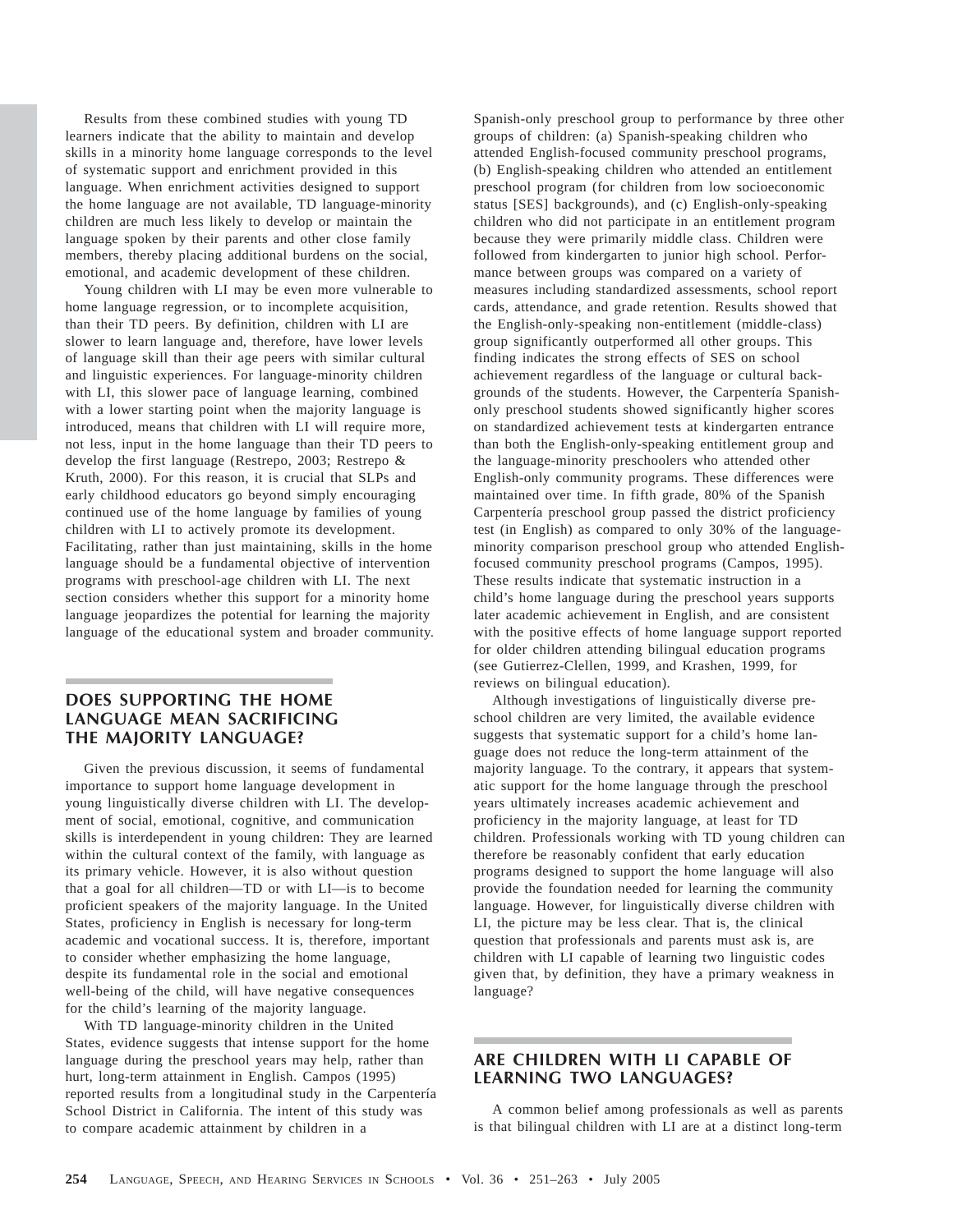disadvantage as compared to monolingual children with LI. That is, the prominent belief is that input in two languages places unwarranted demands on the deficient languagelearning systems of children with LI. This belief has led well-intended professionals to ignore the functional need for both languages of linguistically diverse children discussed in the first section of this article, and suggest that input be restricted to a single language so as not to exceed the language-learning capacities of the child with LI. (See Kohnert & Derr, 2004 for additional discussion.)

This hypothesis that dual-language input has disproportionate negative consequences for children with LI has received very little direct empirical attention. An important exception is a recent study by Paradis, Crago, Genesee, and Rice (2003). Paradis and her colleagues found that 7-yearold Canadian children with LI who received consistent input in two languages from birth (French and English, in this case) did not fare worse than their monolingual peers with LI. That is, both monolingual children with LI and bilingual children with LI were affected to the same degree, as measured by performance on spontaneous language samples. It is important to note, however, that children in this study were simultaneous bilinguals who received consistent input from birth in both French and English. Furthermore, both of these languages had relatively high prestige in the larger community, thus the social context for bilingualism is seen as "additive" (Lambert, 1975). This is not the case for linguistically diverse learners in the United States. Languages other than English often are not supported or valued in the larger community. Language-minority children in the United States therefore are considered to experience bilingualism in a subtractive context (Lambert, 1975). In spite of the sociolinguistic differences between language-minority children in the United States and participants in the Paradis et al. (2003) investigation, results from this study are significant in that they illustrate the capacity of children with primary LI to learn two languages, at least to a similar level as their monolingual peers with LI.

We can also ask if, for the young bilingual children with LI, single-language intervention is more effective than an intervention program that encompasses two languages. Thordardottir et al. (1997) used a single-case alternating treatments design to compare the effectiveness of bilingual and English-only conditions in working with a 4-year-old boy with LI living in the United States. This child's first language was Icelandic; his second language was English. As expected, intervention in the English-only condition resulted in gains only in English vocabulary. The bilingual condition resulted in gains in both Icelandic and English. For present purposes, it is important to note that gains in English, the majority language, were comparable across the two conditions.

Another study in the United States with somewhat older children also supports the use of home language in intervention, even when the goal is to increase skills in the majority language (English). Perozzi and Sanchez (1992) divided 38 bilingual first graders with low oral language scores into two treatment groups. Treatment Group A received vocabulary intervention in Spanish until criterion was reached, and then

English treatment was initiated. Treatment Group B received intervention only in English. The investigators reported that Group A—the bilingual treatment group obtained criterion level performance on target vocabulary items in both Spanish and English faster than students in Group B learned only the English vocabulary.

These findings suggest that, at the very least, increasing skills in a child's home language does not jeopardize learning of the majority language, even for young children with LI. A related issue that SLPs must consider is whether skills targeted in one language will generalize or transfer to the untreated language.

# **DO SKILLS LEARNED IN ONE LANGUAGE TRANSFER TO THE OTHER LANGUAGE?**

For older children and adults, with and without LI, shoring up skills in one language seems to have a positive effect on language-based skill acquisition in the other language. For example, study results show that TD language-minority school-age children who were first instructed to read in their home language had a distinct advantage in reading and academic achievement in the majority language, as compared to peers who received primary reading and academic instruction only in their second language (e.g., see Cobo-Lewis, Eilers, Pearson, & Umbel, 2002; Genesee et al., 2004; Gutierrez-Clellen, 1999; Krashen, 1999). These findings are also consistent with reports of higher educational aspirations and greater academic achievement for immigrant children in the United States who become proficient speakers of both the home and community languages (Feliciano, 2001; Portes & Hao, 2002). There is also some evidence of cross-linguistic transfer for bilingual individuals with language disorders. In treating a bilingual adult with nonfluent aphasia, Kohnert (2004) found that improved performance on the naming of cognates (e.g., word pairs in two languages that share both form and meaning, such as rose/rosa) generalized from Spanish to English (Study 2).

López and Greenfield (2004) investigated the potential predictive relationship between Spanish oral language skills and English phonological awareness in 100 children attending a Head Start preschool program in the United States. Participants were all considered Hispanic and ranged in age from 4;0 to 5;6. A hierarchical multiple regression analysis was used to test potential cross-language transfer effects. Children's scores on Spanish and English versions of a standardized language test along with their scores on a Spanish phonological awareness measure were entered into the equation to determine their independent contributions to scores on the English phonological awareness measure. Not surprisingly, English oral proficiency was the greatest predictor of English phonological awareness. However, the other two independent variables, Spanish oral proficiency and Spanish phonological awareness, were also significant predictors of English phonological awareness. In discussing these results, López and Greenfield suggested that it was important to strengthen the oral-language proficiency and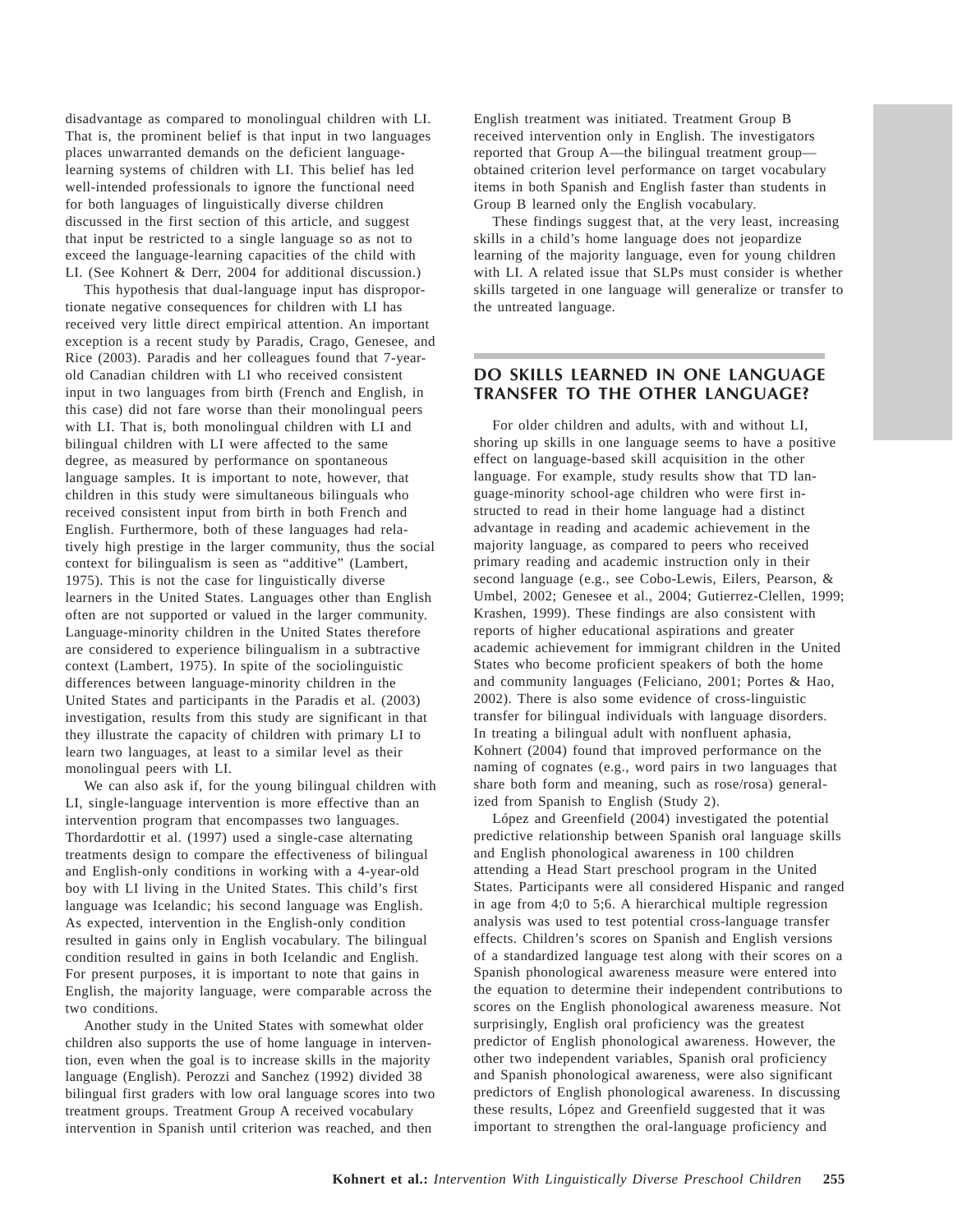metalinguistic skills in the home language (Spanish) of these TD young children to facilitate the subsequent acquisition of literacy skills in English (López & Greenfield, 2004). Preschool-age children with LI are at significant risk for subsequent difficulties with literacy (e.g., Gallagher, Frith, & Snowling, 2000; Rescorla, 2000; Scarborough, 1990). Therefore, attention to metalinguistic skills (including phonological awareness) in the first language may pave the way for greater gains in literacy, in general, as well as more specific gains in the second language.

Aside from this study on metalinguistic skills and emergent literacy by López and Greenfield (2004), there has been relatively little evidence to support the idea that cross-language transfer from a first to a second language (or from a second to a first language) occurs spontaneously in 2- to 5-year-olds. Cross-language transfer relies largely on metacognitive or metalinguistic skills. As such, the benefits of generalization from the first to the second language for young children may be restricted to the interface between spoken and written language (cf. van Tuijl et al., 2001). That is, although older bilingual children and adults may be able to transfer skills from the first to the second language and back, there may be significant limitations on the cross-linguistic transfer of skills in younger children, who are at different levels of cognitive and linguistic development. In discussing this idea specifically as it relates to the carryover or generalization of skills from intervention administered in English to Spanish, the home language, Kohnert and Derr stated:

It is not reasonable to believe that, independent of clinical planning and appropriate scaffolding, children with language impairments will independently be able to transfer skills trained in English only to the Spanish needed to communicate with family members. (2004, p. 319)

The implication here is that if we want young children to develop the skills necessary to be successful communicators in each of their language environments, we should provide direct support for each language. In the absence of direct intervention, we should not expect young children with LI to be able to independently make the leap from one language to the other.

In summary, when two languages are needed for a child's long-term social, emotional, cognitive, academic, and vocational success, bilingual intervention is needed. Because the first or home language is particularly vulnerable to loss or incomplete acquisition in minority-language children, yet the family is the primary context for social, emotional, and cognitive development for 2- to 5-year-olds, the language spoken in the home must be a priority in early intervention programs. This relative emphasis on first or home language skills for young children with LI does not seem to jeopardize ultimate attainment in the majority language of the community and educational system. Rather, this first-language focus may provide a necessary foundation for the subsequent learning of the majority language.

Up to this point, we have focused primarily on those children whose families speak a single minority language. But what if parents and other family members are bilingual and combine the use of two languages so that the child

with LI receives code-switched or "mixed" language input? The following section presents families that combine two traditionally separate linguistic codes, specifically as this relates to facilitating communication in the young child with LI.

#### **SHOULD WE SUPPORT THE HOME LANGUAGE IF IT IS "MIXED"?**

Many second- and third-generation immigrants in the United States are bilingual in that they use both the language of the broader community (English) and a minority language on a regular basis. Some bilingual families alternate between two traditionally separate codes (e.g., Spanish and English) on the same topic, between sentences, or sometimes even within a sentence. This code switching is an effective communication mode available to proficient bilingual speakers for interactions with other individuals who share both languages. Code switching is more common during informal interpersonal interactions, including those that take place between family members in natural contexts (Zentella, 1999). This type of code switching is not a disorder when adults do it, it does not cause delays, and it is not necessarily evidence of delays or deficits in children (Garcia, 1983; Nicoladis & Genesee, 1997; Poplack, 1980). The language-learning environment for some children includes substantial amounts of this mixed language input. Previous research indicates that TD young children mix traditionally separate language codes in proportion to the amount of code switching used by primary care providers (Lanza, 1992; Petitto et al., 2001). The question here is, does mixed or code-switched language input further disadvantage the child with LI?

SLPs often provide services to young children with LI who live in families in which there is a natural mixing of two languages. It is common for professionals to advise care providers who are bilingual and use both languages interchangeably with their child to stop switching codesessentially choose one of the traditional language codes (e.g., Spanish or English) and not waver from its use (e.g., McCardle et al., 1995). Implicit in this advice are two beliefs. The first belief is that mixed language input is harmful to the child, either causing or exacerbating LI. The second implication of this advice is that picking—and sticking—to a single traditional language code is something relatively easy for parents to do. Our perspective here is that this advice may be misguided and potentially runs counter to professional mandates to include parents as partners in the intervention process. That is, implicit in this advice is that care providers have done something wrong, in that alternating between two languages somehow causes or contributes to their child's LI. To date, there is no evidence to support this hypothesis. To the contrary, the fact that the majority of children who grow up with parents who provide an environment rich with mixed language input do not have communication delays speaks against it. The point here is that code-switched language use may be the primary speech community of the home. The primary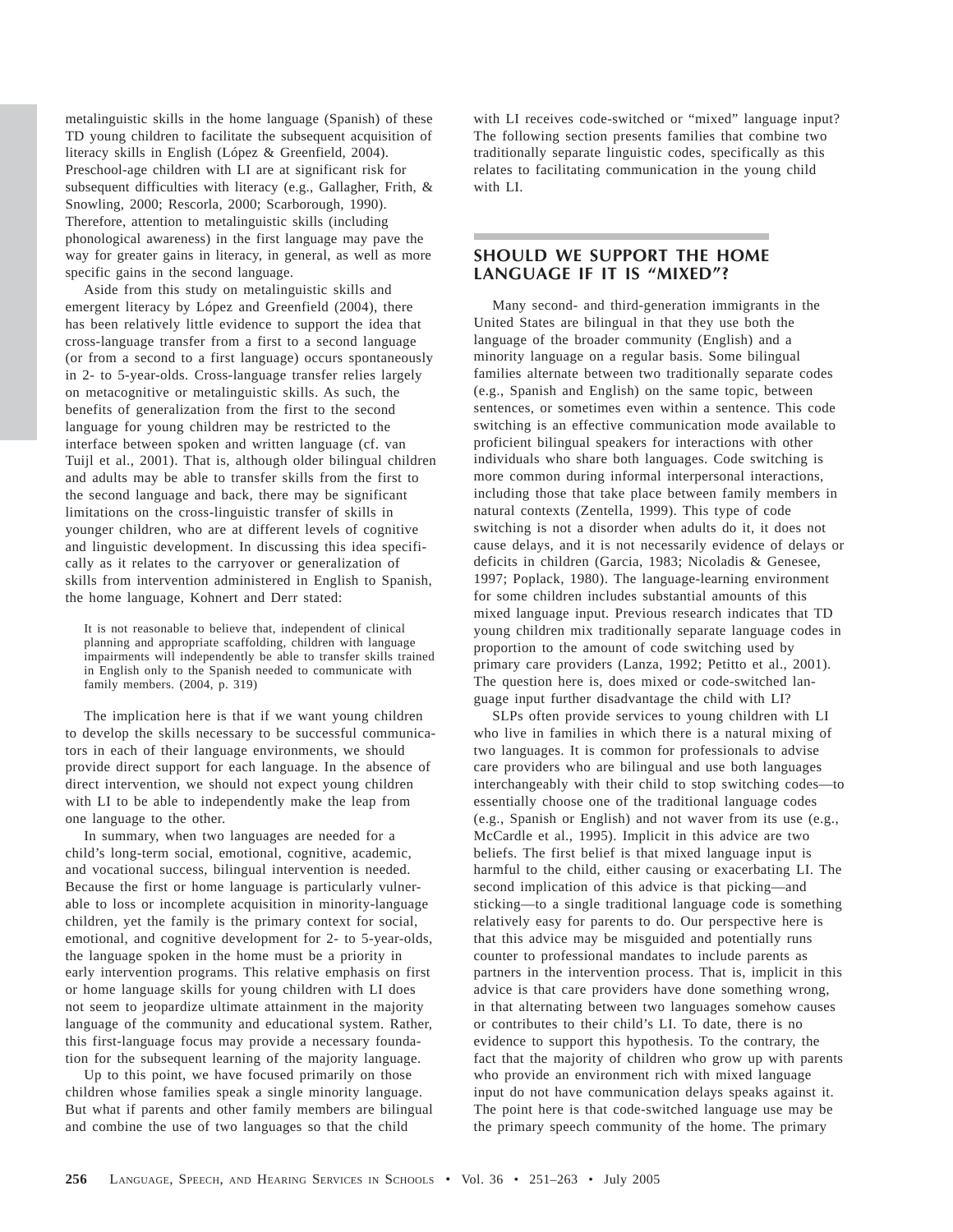speech community should be recognized and respected by culturally proficient professionals.

It is also very important that we recognize the additional cognitive demands inherent in asking proficient and frequent code switchers to use only a single language during spontaneous interactions with their child. Exerting conscious, volitional control over what was once an automatic process—although clearly not impossible for proficient bilingual adults—comes at a cost. The cost to be paid when this type of inhibition is required, even for proficient bilingual adults, includes increased effort and processing time (Hernandez & Kohnert, 1999; Kohnert, 2002; Kohnert, Bates, & Hernandez, 1999; see also Kohnert & Derr, 2004, for discussion). Conversely, children who are listening to mixed language input do not seem to be at a disadvantage. For example, Kohnert and Bates (2002) compared the processing of mixed lexical input in receptive and expressive domains in TD Spanish–English bilingual children ages 5 through adolescence. For the receptive domain, they found that there were no additional processing costs when children listened to words that alternated between Spanish and English, as compared to the demands of processing words in only a single language. Although further investigation is needed in this area, evidence to date suggests that mixed language input may not be detrimental to the child, particularly when this is the code the child has experienced during natural interactions over time. Conversely, in advising parents to avoid switching languages with their child, we are placing demands on the adults that may have a negative effect on both the quantity and quality of parent–child interactions.

An alternative view is to recognize the cultural, social, and communicative validity of the mixing of two traditionally isolated linguistic codes as a third legitimate code. This recognition will allow us to develop meaningful partnerships with parents and other family members in our collective efforts to support communication in the young child with LI. Of course, we also need to be sure that the child develops the greatest level of skill possible in each of the language codes typically used in the communities in which he or she functions. For children living in the United States, in addition to the "bilingual code," children will also clearly need English to be able to interact in the majority, monolingual English academic and community settings. The issue then becomes how to facilitate the child's development of the language codes needed for communication with monolingual speakers of each language while still valuing the mixed language code used in the home—a point we return to in the following section.

# **GENERAL INTERVENTION STRATEGIES FOR SUPPORTING THE HOME LANGUAGE**

This section covers general intervention strategies that may be developed to facilitate the home language (be it a single minority language or some combination of two languages) in young linguistically diverse learners with LI. A number of studies provide strong support for the efficacy of early intervention for young children with primary LI (see Ellis Weismer, 2000, for review). Given the demonstrated benefits of early language intervention, it is important that linguistically diverse learners with LI are able to participate in effective intervention programs. For language-minority children, access to both home and community languages is fundamental to social, emotional, cognitive, academic, and vocational success. Therefore, the language-minority child with LI will need intervention that plans for skill acquisition in two languages. It is not necessary, however, that both languages be used for intervention at the same time, or in the same ways (Kohnert & Derr, 2004). Recall that for language-minority children, it is likely that early systematic intervention in the majority language, in the absence of enrichment in the home language, may result in a regression or failure to develop first-language skills. This loss or failure to develop the home language has potential negative long-term consequences on the child's social, emotional, and academic development as well as on the family dynamics. Therefore, SLPs must be prepared to deliver timely services to linguistically diverse children with LI in a manner that effectively supports the development of the primary home language, particularly with young children in the initial stages of intervention.

The next set of clinical questions revolves around how this can best be achieved. How can SLPs support communication development in young children who learn a language at home that is different from that of the majority community? The answer to this question is relatively straightforward for bilingual SLPs who share a common language with their clients—such as the clinician who is proficient in both Vietnamese and English and provides services exclusively to children from these language groups. However, in many cases, the SLP does not speak the primary language spoken in the child's home. Consider that in the 2000 U.S. census, 18% of the total population aged 5 years and greater, or 47 million people, reported that they spoke a language other than English at home. Of these individuals, approximately 21 million indicated that they did not speak English "very well" (Shin & Bruno, 2003). The languages present in these homes included Spanish, Chinese, Tagalog, Vietnamese, Arabic, Hindi, French Creole, Russian, Urdu, Gujarathi, as well as dozens of other languages. Although the breadth and depth of linguistic diversity varies across the United States, 23 states reported that at least one in ten individuals spoke a language other than English at home. In contrast to this language variation among the general population in the United States, only 2% of certified members of the American Speech-Language-Hearing Association (ASHA) are able to provide clinical services in languages other than English (as reported in Langdon & Cheng, 2002). Increasing the number of bilingual professionals among SLP ranks will certainly address some of this language mismatch. However, given such breadth and depth of linguistic diversity among the general population, it is unlikely that many SLPs will speak all of the languages of the children they serve (Kohnert et al., 2003). So the question remains, how can SLPs facilitate development in a language they often do not speak?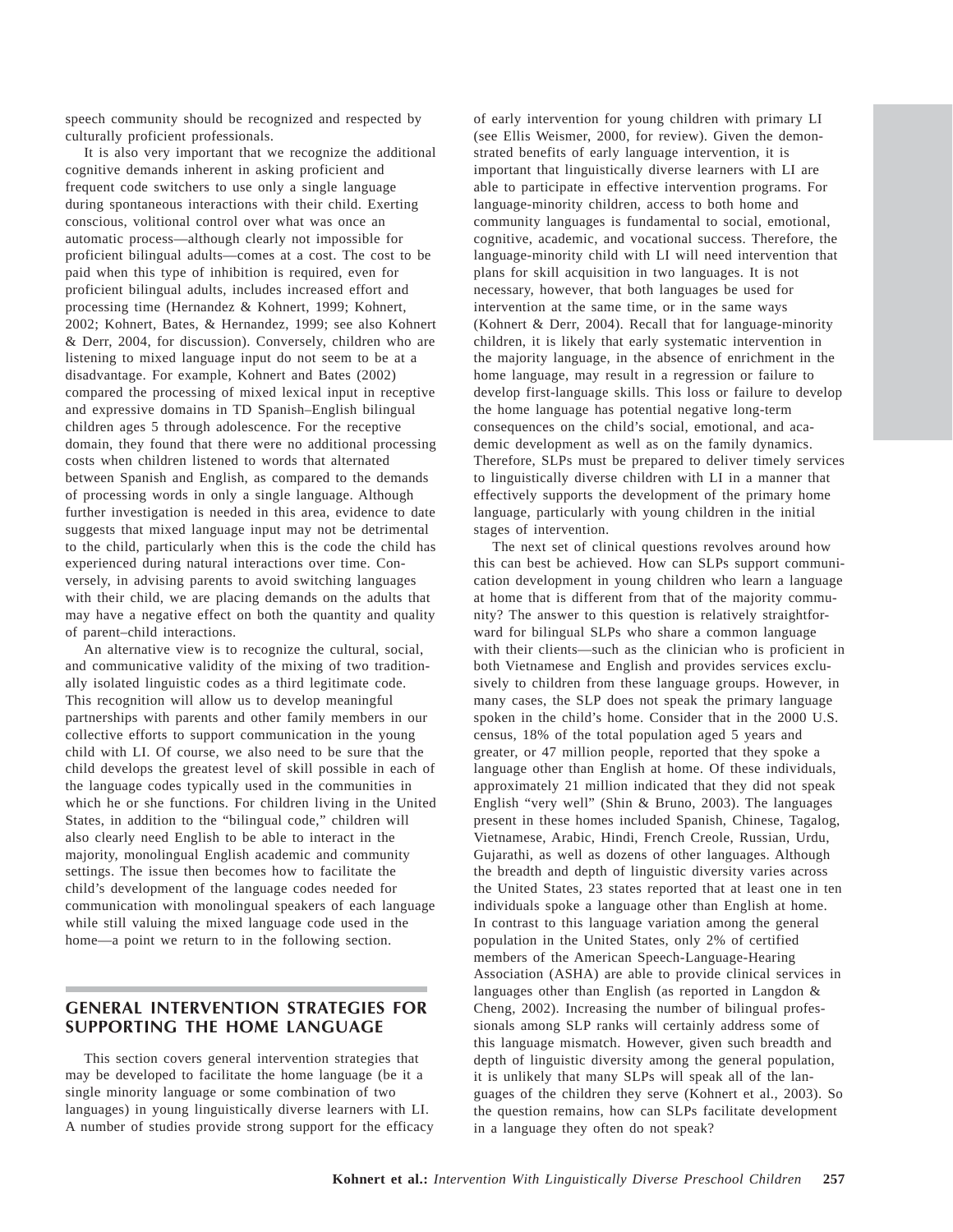We provide an overview of two potentially useful methods for increasing skills in the home language of young linguistically diverse learners with LI: parent or paraprofessional training and peer mediation. These methods are by no means the only options available to SLPs, but rather illustrate ways the existing literature may be applied to the challenge of supporting skills in a minority language. Although our focus here is on language issues, implicit is the understanding that clinicians should be proficient in embedding linguistic considerations within the broader cultural needs of the child and his or her family. We refer the reader to the following resources for more explicit information on the cultural considerations and competencies needed for effective clinical interactions (e.g., Anderson & Battle, 1993; Battle, 2001; Goldstein, 2000; Kohnert et al., 2003; Lynch & Hanson, 1998; Moore & Perez-Mendez, 2003; Roberts, 1990; van Kleeck, 1994; Westby & Rouse, 1985).

# **Training Parents, Paraprofessionals, and Cultural Community Partners**

In a recent meta-analysis of treatment efficacy for children with developmental speech and language disorders, Law, Garrett, and Nye (2004) found that intervention that was administered by trained parents was, in general, as effective as intervention that was administered by SLPs. In parent training programs, professionals directly instruct care providers in specific techniques that have been shown to support language development in young children (see Girolametto & Tannock, 1994, for review). The goal is that parents will learn and use these specific language facilitation techniques that will, in turn, result in gains in their child's communication behaviors. Thus, the SLP provides direct instructional intervention to the parent, and the parent becomes the primary administrator of intervention to the child. Parent and family training programs for young children with disabilities are also consistent with federal mandates that emphasize partnerships between families and professionals (Public Law 99-457 and Public Law 94-142).

Parent or care provider training does not simply consist of providing written handouts, homework assignments, or brief descriptions of techniques designed to facilitate communication. It takes time, preparation, and an additional set of professional abilities (Buteau & Kohnert, 2000). That is, teaching parents to implement a specific intervention with their preschool children requires an additional set of skills from those required for professionals to directly implement language intervention with the child (Bailey, Buysee, Edmondson, & Smith, 1992). Successful parent training programs share a number of important features. They tend to focus on specific language facilitation strategies (e.g., modeling, expansion, recasts, imitation, responsive feedback) and incorporate multiple instructional methods (e.g., demonstration, coaching, role plays, mediated parent-child interactions, videotaped examples, written materials, and specific instructive feedback). Successful programs are also systematic in their approach, using a progression of skills and strategies embedded in specific

activities tailored to the needs of the specific child and his or her family. Implementation of these programs is sometimes intense but more often takes place during many sessions and over several months to allow for change, feedback, and skill monitoring.

Parent training programs are a potentially viable option for supporting the home language of linguistically diverse preschool children with LI when at least one of the primary care providers is bilingual. If parents are proficient in the language spoken by the SLP, training can be implemented in this language. Specific emphasis is needed to help the bilingual parent generalize the techniques trained in English for use in the primary language(s) of the home. For bilingual families who mix their two languages in casual discourse, in addition to training specific language facilitation techniques to incorporate into natural interactions, we can identify activities in which the blocking of language codes is facilitated. We would not ask parents to alter the degree of each language they use in conversation with their child (for reasons discussed in the previous section); however, we may want to suggest activities, such as book reading, singing, story telling, rhyming, or rapping, that are more defined and therefore easily implemented in a single language.

Another important issue is whether the effectiveness of parent training programs can be preserved when paraprofessionals or community representatives are needed to bridge the language gap between the family and the experienced professional. For example, when the primary language spoken by care providers is Hmong and the SLP speaks only English, can parent training programs still be effective? To our knowledge, there is no published research that directly addresses this issue. However, results from a handful of studies suggest that variations on parent instructional programs that involve a systematic apprenticeship-type of training with paraprofessionals may, with further refinement, be effective in supporting communication development in preschool children (e.g., Delaney & Kaiser, 2001; Hancock, Kaiser, & Delaney, 2002; Hester, Kaiser, Alpert, & Whiteman, 1995; Leseman & van Tuijl, 2001; van Tuijl et al., 2001).

Hancock et al. (2002) investigated the effects of an intervention designed to change the patterns of parent–child interaction in low-income families. Three female early childhood specialists served as parent educators; 2 had bachelor's degrees and 1 had a master's degree (not in speech-language pathology). All 3 childhood specialists participated in more than 40 hr of training in the specific language and behavioral intervention used in this study, which was Blended Communication and Behavior Support Strategies (BCBS). Five parents (4 mothers and 1 grandmother) participated in thirty 30–45-min individual sessions with one of the trainers over a 6–10 month period. During these individual sessions, parents were provided with new information as well as feedback about the use of previously introduced strategies and their child's responses. New information was introduced verbally using role plays supplemented with handouts adapted to parent's reading level and videotapes to show specific examples of new procedures. These trained parent educators provided parents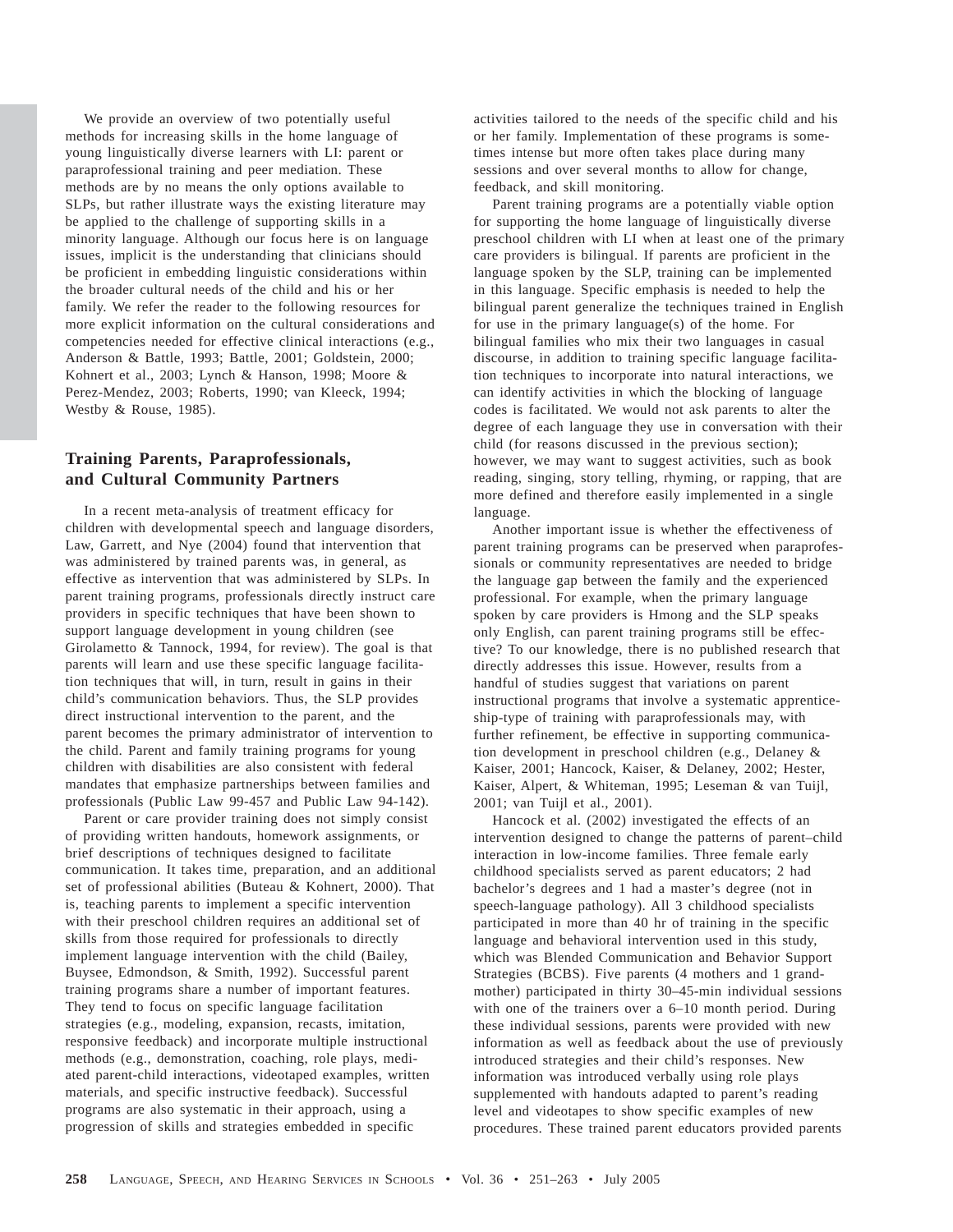with specific instructions about how to use the strategies when interacting with their children during the play interaction practice session. The parent educators also modeled the procedures with the child. All parents acquired and implemented at least five of the seven strategies taught in the intervention. Parent satisfaction with the program was also very high, with mean ratings of 4.2 to 5.0 on a five-point scale for 10 of 11 measures. Child performance across the intervention period was more variable, with strong evidence of improved language performance for 3 of the 5 children.

These results suggest that adequately trained and supervised paraprofessionals may be viable candidates for implementing parent training programs for linguistically diverse as well as economically diverse families. Additional information is needed in this area to clearly identify the critical components of triadic (SLP–paraprofessional trainer–parent) intervention programs. Despite the pressing need for additional clinical research in this area, we are cautiously optimistic that some variation of the "train the trainer" model may be one potentially effective approach to language intervention with some preschool-age children with LI.

An important caveat is that some of the strategies recommended to facilitate children's communicative interactions in existing programs are based on research with the majority population in the United States. The use of these strategies may not be consistent with cultural values of linguistically diverse children and their families (van Kleeck, 1994). For example, recommendations to parents or other care providers to "follow the child's lead" assumes that it is both appropriate and desirable for the child to be the center of attention and to lead the conversation with adults. This is not a value held by all cultures (e.g., Heath, 1983; Ward, 1971). In her review of potential cultural biases in training parents as conversational partners, van Kleeck (1994) suggested three possible alternatives for clinical intervention when parent–child interactions in a particular family differ from those found in the mainstream population on which such programs were based. These three alternatives are (a) to keep the parent training program the same, (b) to alter a mainstream program to fit the family, or (c) to create a training program to fit the family. The latter option seems the most viable in working with culturally as well as linguistically diverse children (see van Kleeck, 1994 for review).

#### **Using Peer-Mediated Intervention Strategies**

Other variations on the indirect service delivery model for young children with LI are to incorporate their TD peers or siblings into the intervention process. This service delivery option may be particularly important in cases where it is not culturally appropriate for adults to engage young children directly as communicative partners (cf. van Kleeck, 1994). In a yearlong observation of a bilingual classroom, Chesterfield and Chesterfield (1985) noted that first graders commonly initiated and participated in peer instructional episodes. In addition, language proficiency

was not a significant factor in these interactions. Thomas and Collier (1997) also pointed to the importance of peer models in bilingual education programs as a way to facilitate naturalistic linguistic interactions throughout the school day. There are few studies investigating the effectiveness of peer modeling on TD bilingual children and, to our knowledge, none investigating the effectiveness of peer modeling with linguistically diverse preschoolers with LI. However, there are studies of young monolingual Englishspeaking children with LI indicating that peer- or siblingmediated intervention is one option that merits further attention to meet the clinical challenge of serving linguistically diverse preschoolers with LI.

Robertson and Ellis Weismer (1997) examined the effects of peer modeling during sociodramatic play on the development of language scripts in children with LI. Participants were 4- to 5-year-old monolingual speakers of English, with or without LI. In the experimental group, 10 children with LI were individually matched with a TD age peer. These LI and TD pairs of children participated in four 15-min play sessions per week. Children were instructed to play house using the various props provided. A control group of 10 additional children with LI did not participate in these peer interactions. There were significant differences between pre- and posttreatment performance for children with LI in the control and experimental groups. Children with LI in the experimental group demonstrated much greater gains on a number of different linguistic features, including lexical–semantic diversity, morphosyntactic markers, and script development. Study results were consistent with the notion that play interactions with normal-language peers facilitated development of play scripts and higher levels of language (Robertson & Ellis Weismer, 1997).

In many early childhood education programs, there are two or more speakers of the same minority language. In these cases, one potential intervention strategy may be to pair the child with LI with another child who is a typical learner of the same home language. Skilled pairing of children along with the provision of an environment for interaction and consistent monitoring of these interactions may result in improved language performance for children with LI (e.g., Wood & O'Malley, 1996). If the TD peer also speaks English, direct shaping or mediation of the language used in play by the SLP is an option. In other cases, it may be appropriate to train bilingual paraprofessionals to provide additional support for peer play (see also Craig-Unkefer & Kaiser, 2003, for mediated play techniques and McGregor, 2000, for review).

McGregor (2000) conducted a series of studies to better understand narrative development in 3- to 5-year-old African American children. The third study in this series provided a preliminary test of an intervention to determine if peer models (tutors) would enhance narrative performance in 2 children who had been identified with relatively low narrative abilities (tutees). In this intervention, the tutor selected a book from a carefully predetermined set of narratives. The tutor then told the story to the tutee. The clinical investigator was present during these story-telling interactions and provided occasional prompts and feedback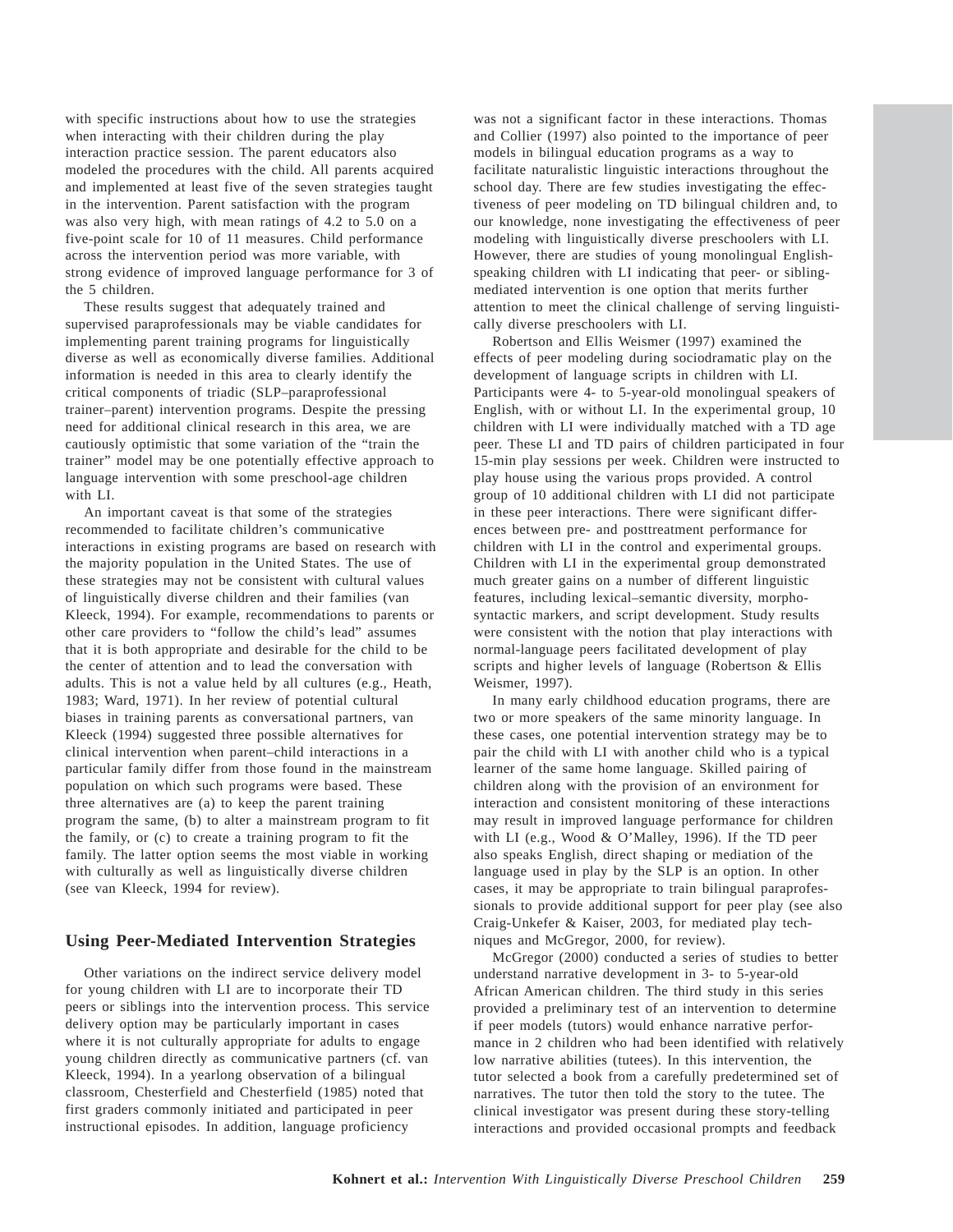regarding story elements to the tutor. One of the reasons for this type of intervention was to minimize racial, cultural, and dialectal mismatches that are often found between young children and SLPs. There were ten 20-min training sessions of this type over an 8-week period. As a result of this intervention, the tutees' rate of growth in narrative production (based on the number of story elements used as well as utterance length and lexical diversity) was superior to that of children with relatively low narrative skills who did not participate in the clinicianprompted, peer-mediated intervention sessions. It is also important to note that performance by the children who were more advanced at the beginning of the study did not decline as a result of their focused interactions with lessskilled language users, but was maintained or increased. This intervention strategy could readily be applied to linguistically diverse learners as well, with appropriate planning. If the clinician-prompted component of the intervention is to be used, it would again involve a typical peer (or perhaps an older sibling) who also speaks the primary language of the SLP. Hybrid models that incorporate training of parents, paraprofessionals, or other individuals who share the primary language of the child with LI could also be developed.

Intervention is most definitely not a "one size fits all" endeavor. We do not presume that either of the methods presented here will be appropriate for all linguistically diverse children with LI or solve all of the challenges faced by clinicians in providing effective intervention services to this population. Rather, we hope that this discussion prompts other professionals to refine the methods presented here or to develop additional options that will increase effective intervention with young linguistically diverse learners.

# **CONCLUSION**

This article addressed a series of questions that are critical to planning and implementing effective intervention programs for young linguistically diverse learners with LI. For purposes of this discussion, linguistically diverse learners include those children whose families speak a single minority language as well as those children who are frequently exposed to two languages in the home. Effective intervention, from our perspective, requires systematic support of the primary language(s) spoken in the home by parents and other family members. We grounded this perspective in studies demonstrating a regression or failure to develop first-language skills in language-minority children when systematic instruction is provided in the community language but not the home language. We observed that a loss or failure to develop the home language has potential negative long-term consequences on the child's social, emotional, and academic development as well as on the family dynamics.

SLPs must be prepared to deliver timely services to linguistically diverse children with LI in a manner that effectively supports the development of the primary home language, particularly with young children in the initial stages of intervention. Parent and paraprofessional training along with peer-mediated models of intervention are two possible methods for facilitating the home language in children with LI. Neither approach to intervention is without problems; however, we suggest that both may be considered important starting points in the effort to provide effective intervention to young linguistically diverse children with LI.

#### **ACKNOWLEDGMENTS**

Funding for manuscript preparation was provided by Grant R03 DC05542 (titled *Cognitive–Linguistic Processing in LI and L2 Learners*) from the National Institute of Deafness and Other Communication Disorders and from a McKnight Land-Grant Professorship awarded to the first author.

#### **REFERENCES**

- **Anderson, N., & Battle, D. E.** (1993). Cultural diversity in the development of language. In D. E. Battle (Ed.), *Communication disorders in multicultural populations* (pp. 152–185). Boston: Andover Medical.
- **Anderson, R.** (2004). First language loss in Spanish-speaking children: Patterns of loss and implications for clinical practice. In B. Goldstein (Ed.), *Bilingual language development and disorders in Spanish–English speakers* (pp. 187–212). Baltimore: Brookes.
- **Bailey, D. B., Buysee, V., Edmondson, R., & Smith, T. M.** (1992). Creating family-centered services in early intervention: Perceptions of professionals in four states. *Exceptional Children, 58*, 298–309.
- Barrera, I. (1993). Effective and appropriate instruction for all children: The challenges of cultural/linguistic diversity and young children with special needs. *Topics in Early Childhood Special Education, 13*(4), 461–487.
- **Battle, D. E.** (Ed.). (2001). *Communication disorders in multicultural populations* (3rd ed.). Boston: Butterworth Heineman.
- **Beaumont, C.** (1992). Service delivery issues. In H. Langdon & L. Cheng (Eds.), *Hispanic children and adults with communication disorders: Assessment and intervention* (pp. 343–372). Gaithersburg, MD: Aspen.
- **Buteau, C. L., & Kohnert, K.** (2000). *Preschoolers acquiring language skills: Center-based activities with parents as partners*. Eau Claire, WI: Thinking Publications.
- **Campos, S. J.** (1995). The Carpentería preschool program: A longterm effects study. In E. E. Garcia & B. McLaughlin (Eds.), *Meeting the challenge of linguistic and cultural diversity in early childhood education* (pp. 34–48). New York: Teachers College Press.
- **Chesterfield, R. A., & Chesterfield, K. B.** (1985). Hoja's with the H: Spontaneous peer teaching in bilingual classrooms. *The Bilingual Review/La Revista Bilingüe, 12*(3), 198–208.
- **Cobo-Lewis, A. B., Eilers, R. E., Pearson, B. Z., & Umbel, V. C.** (2002). Interdependence of Spanish and English knowledge in language and literacy among bilingual children. In D. K. Oller & R. E. Eilers (Eds.), *Language and literacy in bilingual*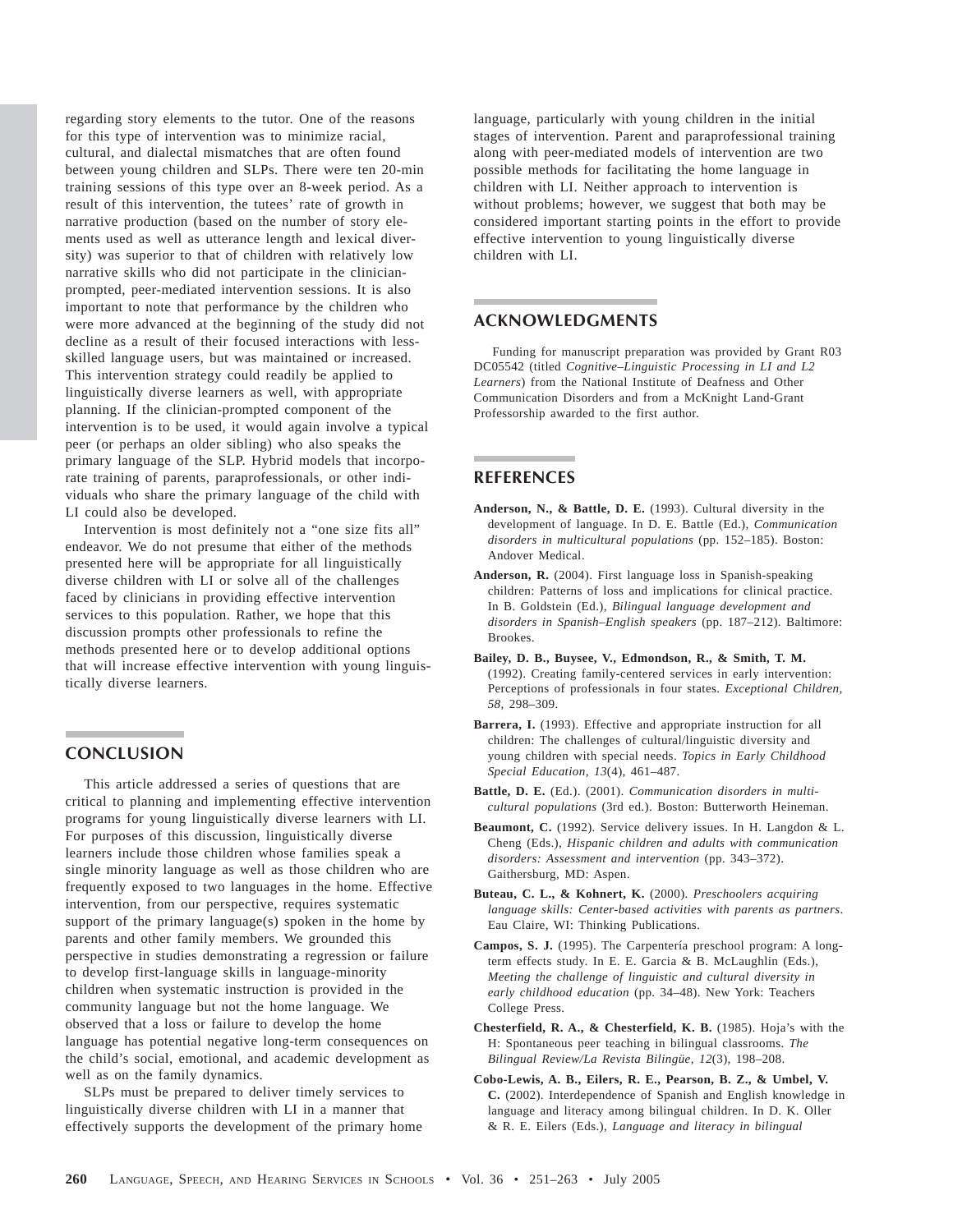*children* (pp. 118–134). Clevedon, England: Multilingual Matters.

**Craig-Unkefer, L. A., & Kaiser, A. P.** (2003). Increasing peerdirected social–communication skills of children enrolled in Head Start. *Journal of Early Intervention, 25*, 229–247.

**Cummins, J.** (1979). Cognitive academic language proficiency, linguistic interdependence, the optimum age question and some other matters. *Working Papers in Bilingualism, 19,* 12–129.

**Cummins, J.** (1984). *Bilingualism and special education: Issues in assessment and pedagogy*. Clevedon, England: Multilingual Matters.

**Delaney, E. M., & Kaiser, A. P.** (2001). The effects of teaching parents blended communication and behavior support strategies. *Behavioral Disorders, 26*(2), 93–116.

**Dromi, E., Leonard, L., & Shteiman, M.** (1993). The grammatical morphology of Hebrew-speaking children with specific language impairment: Some competing hypotheses. *Journal of Speech and Hearing Research, 36*, 760–771.

**Ellis Weismer, S.** (2000). Intervention for children with language delays. In D. V. M. Bishop & L. B. Leonard (Eds.), *Speech and language impairments in children: Causes, characteristics, intervention and outcome* (pp. 157–176). East Sussex, U.K.: Psychological Press.

**Feliciano, C.** (2001). The benefits of biculturalism: Exposure to immigrant culture and dropping out of school among Asian and Latino youths. *Social Science Quarterly, 82*, 865–879.

**Gallagher, A., Frith, U., & Snowling, M.** (2000). Precursors of literacy delay among children at genetic risk of dyslexia. *Journal of Child Psychology and Psychiatry, 41*, 203–213.

**Garcia, E.** (1983). *Early childhood bilingualism.* Albuquerque, NM: University of New Mexico Press.

**Genesee, F., Paradis, J., & Crago, M.** (2004). *Dual language development and disorders: A handbook on bilingualism and second language learning*. Baltimore: Brookes.

**Girolametto, L., & Tannock, R.** (1994). Correlates of directiveness in the interactions of fathers and mothers of children with developmental delays. *Journal of Speech and Hearing Research, 37*, 1178–1191.

**Goldstein, B.** (2000). *Cultural and linguistic diversity resource guide for speech-language pathologists.* San Diego, CA: Singular/Thompson Learning.

**Gutierrez-Clellen, V.** (1999). Language choice in intervention with bilingual children. *American Journal of Speech-Language Pathology, 8*, 291–302.

**Hancock, T. B., Kaiser, A. P., & Delaney, E. M.** (2002). Teaching parents of preschoolers at high risk: Strategies to support language and positive behavior. *Topics in Early Childhood Education, 22*, 191–212.

**Heath, S. B.** (1983). *Ways with words: Language, life, and work in communities and classrooms*. Cambridge, MA: Cambridge University Press.

Hernandez, A. E., & Kohnert, K. (1999). Aging and language switching in bilinguals. *Aging, Neuropsychology and Cognition, 6*(2), 6–83.

**Hester, P. P., Kaiser, A. P., Alpert, C. L., & Whiteman, B.** (1995). The generalized effects of training trainers to teach parents to implement milieu teaching. *Journal of Early Intervention, 20*, 30–51.

Hurtado, A., & Vega, L. A. (2004). Shift happens: Spanish and English transmission between parents and their children. *Journal of Social Issues, 60,* 137–155.

**Kan, P. F., & Kohnert, K.** (2005). Preschoolers learning Hmong and English: Lexical–semantic skills in L1 and L2. *Journal of Speech, Language, and Hearing Research, 48,* 1–12.

**Kohnert, K.** (2002). Picture naming in early sequential bilinguals: A 1-year follow-up. *Journal of Speech, Language, and Hearing Research, 45*, 759–771.

**Kohnert, K.** (2004). Cognitive and cognate treatments for bilingual aphasia: A case study. *Brain and Language, 91,* 294–302.

**Kohnert, K., & Bates, E.** (2002). Balancing bilinguals II: Lexical comprehension and cognitive processing in children learning Spanish and English. *Journal of Speech, Language, and Hearing Research, 45*, 347–359.

**Kohnert, K., Bates, E., & Hernandez, A. E.** (1999). Balancing bilinguals: Lexical–semantic production and cognitive processing in children learning Spanish and English. *Journal of Speech, Language, and Hearing Research, 42*, 1400–1413.

**Kohnert, K., & Derr, A.** (2004). Language intervention with bilingual children. In B. Goldstein (Ed.), *Bilingual language development and disorders in Spanish–English speakers* (pp. 315–343*)*. Baltimore: Brookes.

**Kohnert, K., Kennedy, M., Glaze, L., Kan, P., & Carney, E.** (2003). Breadth and depth of diversity in Minnesota: Challenges to clinical competency. *American Journal of Speech-Language Pathology, 12,* 259–272*.*

**Kohnert, K., & Stoeckel, R.** (2003). *Intervention for bilingual children with CAS: One language or two?* Retrieved January 5, 2005, from http://www.apraxiakids.org/faqsresponsekohnert.html

**Kohnert, K., & Windsor, J.** (2004). In search of common ground—Part II: Non-linguistic performance by linguistically diverse learners. *Journal of Speech, Language, and Hearing Research*, *47*, 891–903.

**Krashen, S.** (1999). *Condemned without a trial: Bogus arguments against bilingual education*. Portsmouth, NH: Heineman.

**Lambert, W. E.** (1975). Culture and language as factors in learning and education. In A. Wolfgang (Ed.), *Education of immigrant students*. Toronto: O.I.S.E.

**Langdon, H. W., & Cheng, L. L.** (2002). *Collaborating with interpreters and translators: A guide for communication disorders professionals*. Eau Claire, WI: Thinking Publications.

**Lanza, E.** (1992). Can bilingual two-year-olds code-switch? *Journal of Child Language, 19*, 633–658.

Law, J., Garrett, Z., & Nye, C. (2004). The efficacy of treatment for children with developmental speech and language delay/ disorder: A meta-analysis. *Journal of Speech, Language, and Hearing Research, 47*, 924–943.

**Leonard, L.** (1998). *Children with specific language impairment.* Cambridge, MA: MIT Press.

**Leonard, L., Bortolini, U., Caselli, M. C., McGregor, K., & Sabbadini, L.** (1992). Morphological deficits in children with specific language impairment: The status of features in the underlying grammar. *Language Acquisition, 2,* 151–179.

**Leseman, P.** (2000). Bilingual vocabulary development of Turkish preschoolers in the Netherlands. *Journal of Multilingual and Multicultural Development, 21*, 93–112.

Leseman, P., & van Tuijl, C. (2001). Home support for bilingual development of Turkish 4–6 year old immigrant children in the Netherlands: Efficacy of a home-based educational programme. *Journal of Multilingual and Multicultural Development, 22,* 309–324.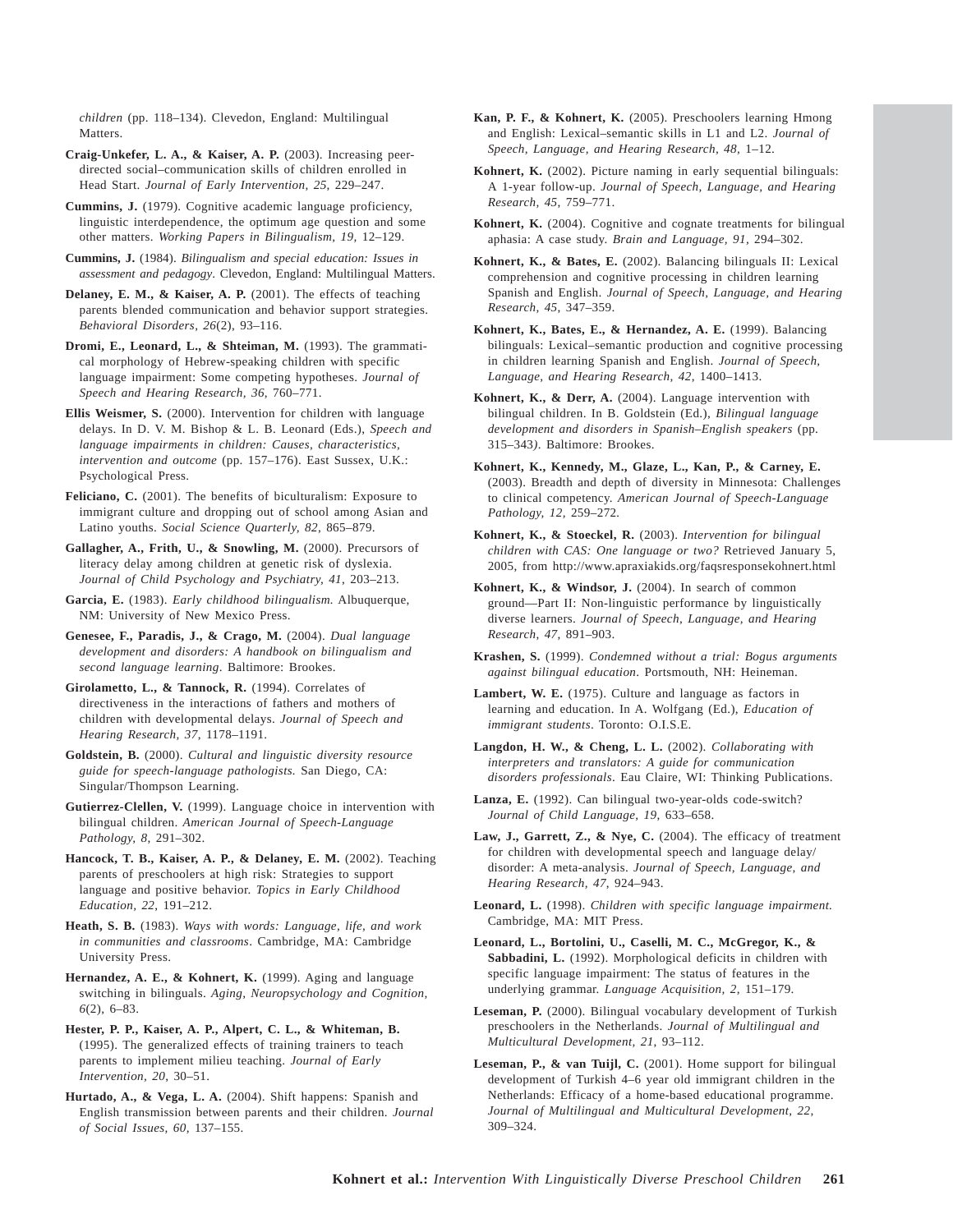López, L. M., & Greenfield, D. B. (2004). The cross-language transfer of phonological skills of Hispanic Head Start children. *Bilingual Research Journal, 28*, 1–18.

**Lynch, E. W., & Hanson, M. J.** (Eds.). (1998). *Developing crosscultural competence: A guide for working with children and their families* (2nd ed.). Baltimore: Brookes.

**McCardle, P., Kim, J., Grube, C., & Randall, V.** (1995). An approach to bilingualism in early intervention. *Infants and Young Children, 7,* 63–73.

**McGregor, K.** (2000). The development and enhancement of narrative skills in a preschool classroom: Towards a solution to clinician–client mismatch. *American Journal of Speech-Language Pathology, 9,* 55–71.

**McLaughlin, B.** (1984). *Second language acquisition in childhood. Vol I: Preschool children* (2nd ed.). Hillsdale, NJ: Erlbaum.

**Moore, S. M., & Perez-Mendez, C.** (2003). *Cultural contexts for early intervention*. Rockville, MD: American Speech-Language-Hearing Association.

**Montrul, S.** (2002). Incomplete acquisition and attrition of Spanish tense/aspect distinctions in adult bilinguals. *Bilingualism: Language and Cognition, 5*, 39–68.

**NAEYC.** (1995). *Responding to linguistic and cultural diversity recommendations for effective early childhood education: A position statement*. Washington, DC: Author.

**Nicoladis, E., & Genesee, F.** (1997). Language development in preschool bilingual children. *Journal of Speech-Language Pathology and Audiology, 21*, 258–270.

**Paradis, J., Crago, M., Genesee, F., & Rice, M.** (2003). Bilingual children with specific language impairment: How do they compare with their monolingual peers? *Journal of Speech, Language, and Hearing Research, 46*, 1–15.

**Perozzi, J. A., & Sanchez, M. L. C.** (1992). The effect of instruction in L1 on receptive acquisition of L2 for bilingual children with language delay. *Language, Speech, and Hearing Services in Schools, 23,* 348–352.

**Pettito, L., Katerelos, M., Levy, B., Gauna, K., Tétreault, K., & Ferraro, V.** (2001). Bilingual signed and spoken language acquisition from birth: Implications for the mechanisms underlying early bilingual language acquisition. *Journal of Child Language, 28,* 453–496.

**Poplack, S.** (1980). "Sometimes I start a sentence in English y termino en español": Toward a typology of code-switching. *Linguistics, 18*, 581–618.

Portes, A., & Hao, L. (2002). The price of uniformity: Language, family, and personality adjustment in the immigrant second generation. *Ethnic & Racial Studies, 25*, 889–912.

**Rescorla, L.** (2000). Do late-talking toddlers turn out to have reading difficulties a decade later? *Annals of Dyslexia, 50,* 87–102.

**Restrepo, M. A.** (2003). Spanish language skills in bilingual children with specific language impairment. In S. Montrul & F. Ordoñez (Eds.), *Linguistic theory and language development in Hispanic languages. Papers from the 5th Hispanic Linguistics Symposium and the 2001 Acquisition of Spanish and Portuguese Conference* (pp. 365–374). Somerville, MA: Cascadilla Presss.

**Restrepo, M. A., & Kruth, K.** (2000). Grammatical characteristics of a bilingual student with specific language impairment. *Communication Disorders Quarterly, 21*, 66–76.

**Roberts, R. N.** (1990). *Workbook for developing culturally competent programs for children with special needs*. Washington, DC: Georgetown University Child Development Center.

**Robertson, S. B., & Ellis Weismer, S.** (1997). The influence of peer models on the play scripts of children with specific language impairment. *Journal of Speech, Language, and Hearing Research, 40,* 49–61.

**Robinson-Zañartu, C.** (1996). Serving Native American children and families: Considering cultural variables. *Language, Speech, and Hearing Services in Schools, 27*, 373–384.

**Rodríguez, J., Díaz, R., Duran, D., & Espinosa, L.** (1995). The impact of bilingual preschool education on the language development of Spanish-speaking children. *Early Childhood Research Quarterly, 10*, 475–490.

Scarborough, H. S. (1990). Very early language deficits in dyslexic children. *Child Development, 61*, 1728–1743.

Schaerlaekens, A., Zink, J., & Verheyden, L. (1995). Comparative vocabulary development in kindergarten classes with a mixed population of monolinguals, simultaneous and successive bilinguals. *Journal of Multilingual and Multicultural Development, 16*, 477– 495.

**Shin, H. B., & Bruno, R.** (2003). *Language use and Englishspeaking ability: 2000*. Washington, DC: United States Census Bureau.

**Tabors, P. O.** (1997). *One child, two languages: A guide for preschool educators of children learning English as a second language*. Baltimore: Brookes.

**Tannock, R., & Girolametto, L.** (1992). Reassessing parentfocused intervention programs. In S. Warren & J. Reichle (Eds.), *Causes and effects in communication and language intervention* (pp. 49–80). Baltimore: Brookes.

Thal, D., & Katich, J. (1996). Predicaments in early identification of specific language impairment: Does the early bird always catch the worm? In K. Cole, P. Dale, & D. Thal (Eds.), *Assessment of communication and language* (pp. 1–28). Baltimore: Brookes.

**Thomas, W. P., & Collier, V. P.** (1997). Two languages are better than one. *Educational Leadership, 55*, 23–26.

**Thordardottir, E., Ellis Weismer, S., & Smith, M.** (1997). Vocabulary learning in bilingual and monolingual clinical intervention. *Child Language Teaching and Therapy, 13*(3), 215– 227.

**Tomasello, M.** (2003). *Constructing a language: A usage-based theory of language acquisition.* Cambridge, MA: Harvard University Press.

**van Kleeck, A.** (1994). Potential cultural bias in training parents as conversational partners with their children who have delays in language development. *American Journal of Speech-Language Pathology, 3*, 67–78.

**van Tuijl, C., Leseman, P., & Rispens, J.** (2001). Efficacy of an intensive home-based educational intervention programme for 4 to 6-year-old ethnic minority children in the Netherlands. *International Journal of Behavioral Development, 25*, 148–159.

**Ward, M.** (1971). *Them children: A study in language learning*. Prospect Heights, IL: Waveland Press.

**Westby, C., & Rouse, G.** (1985). Culture in education and the instruction of language learning-disabled students. *Topics in Language Disorders, 5*, 15–28.

**Windsor, J., & Kohnert, K.** (2004). In search of common ground–Part I: Lexical performance by linguistically diverse learners. *Journal of Speech, Language, and Hearing Research, 47,* 877–890*.*

**Winsler, A., Díaz, R., Espinosa, L., & Rodríguez, J.** (1999). When learning a second language does not mean losing the first: Bilingual language development in low-income Spanish-speaking